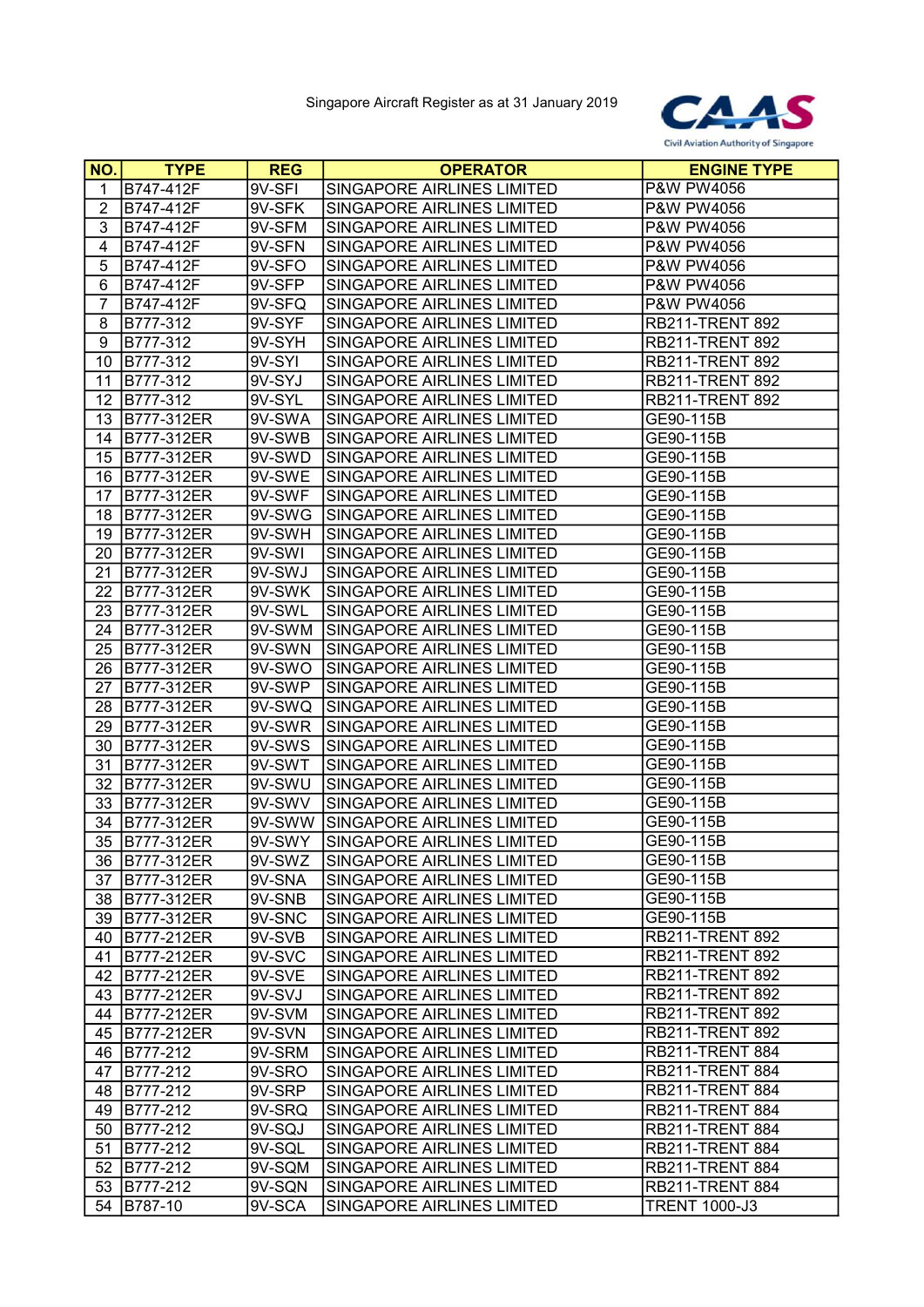

| NO. | <b>TYPE</b>    | <b>REG</b> | <b>OPERATOR</b>                   | <b>ENGINE TYPE</b>   |
|-----|----------------|------------|-----------------------------------|----------------------|
| 55  | <b>B787-10</b> | 9V-SCB     | SINGAPORE AIRLINES LIMITED        | <b>TRENT 1000-J3</b> |
| 56  | B787-10        | 9V-SCC     | SINGAPORE AIRLINES LIMITED        | <b>TRENT 1000-J3</b> |
| 57  | B787-10        | 9V-SCD     | SINGAPORE AIRLINES LIMITED        | <b>TRENT 1000-J3</b> |
| 58  | B787-10        | 9V-SCE     | SINGAPORE AIRLINES LIMITED        | <b>TRENT 1000-J3</b> |
| 59  | B787-10        | 9V-SCF     | SINGAPORE AIRLINES LIMITED        | <b>TRENT 1000-J3</b> |
| 60  | B787-10        | 9V-SCG     | SINGAPORE AIRLINES LIMITED        | <b>TRENT 1000-J3</b> |
| 61  | B787-10        | 9V-SCH     | SINGAPORE AIRLINES LIMITED        | <b>TRENT 1000-J3</b> |
| 62  | A330-343       | 9V-STC     | SINGAPORE AIRLINES LIMITED        | RB211-TRENT 772B     |
| 63  | A330-343       | 9V-STO     | SINGAPORE AIRLINES LIMITED        | RB211-TRENT 772B     |
| 64  | A330-343       | 9V-STQ     | SINGAPORE AIRLINES LIMITED        | RB211-TRENT 772B     |
| 65  | A330-343       | 9V-STR     | SINGAPORE AIRLINES LIMITED        | RB211-TRENT 772B     |
| 66  | A330-343       | 9V-STT     | SINGAPORE AIRLINES LIMITED        | RB211-TRENT 772B     |
| 67  | A330-343       | 9V-STU     | SINGAPORE AIRLINES LIMITED        | RB211-TRENT 772B     |
| 68  | A330-343       | 9V-STV     | SINGAPORE AIRLINES LIMITED        | RB211-TRENT 772B     |
| 69  | A330-343       | 9V-STW     | SINGAPORE AIRLINES LIMITED        | RB211-TRENT 772B     |
| 70  | A330-343       | 9V-STY     | SINGAPORE AIRLINES LIMITED        | RB211-TRENT 772B     |
| 71  | A330-343       | 9V-STZ     | SINGAPORE AIRLINES LIMITED        | RB211-TRENT 772B     |
| 72  | A330-343       | 9V-SSA     | SINGAPORE AIRLINES LIMITED        | RB211-TRENT 772B     |
| 73  | A330-343       | 9V-SSB     | SINGAPORE AIRLINES LIMITED        | RB211-TRENT 772B     |
| 74  | A330-343       | 9V-SSC     | SINGAPORE AIRLINES LIMITED        | RB211-TRENT 772B     |
| 75  | A330-343       | 9V-SSD     | <b>SINGAPORE AIRLINES LIMITED</b> | RB211-TRENT 772B     |
| 76  | A330-343       | 9V-SSE     | SINGAPORE AIRLINES LIMITED        | RB211-TRENT 772B     |
| 77  | A330-343       | 9V-SSF     | SINGAPORE AIRLINES LIMITED        | RB211-TRENT 772B     |
| 78  | A330-343       | 9V-SSG     | <b>SINGAPORE AIRLINES LIMITED</b> | RB211-TRENT 772B     |
| 79  | A330-343       | 9V-SSH     | SINGAPORE AIRLINES LIMITED        | RB211-TRENT 772B     |
| 80  | A330-343       | 9V-SSI     | SINGAPORE AIRLINES LIMITED        | RB211-TRENT 772B     |
| 81  | A350-941       | 9V-SMA     | SINGAPORE AIRLINES LIMITED        | TRENT XWB-84         |
| 82  | A350-941       | 9V-SMB     | SINGAPORE AIRLINES LIMITED        | TRENT XWB-84         |
| 83  | A350-941       | 9V-SMC     | SINGAPORE AIRLINES LIMITED        | <b>TRENT XWB-84</b>  |
| 84  | A350-941       | 9V-SMD     | SINGAPORE AIRLINES LIMITED        | <b>TRENT XWB-84</b>  |
| 85  | A350-941       | 9V-SME     | SINGAPORE AIRLINES LIMITED        | <b>TRENT XWB-84</b>  |
| 86  | A350-941       | 9V-SMF     | SINGAPORE AIRLINES LIMITED        | <b>TRENT XWB-84</b>  |
| 87  | A350-941       | 9V-SMG     | SINGAPORE AIRLINES LIMITED        | TRENT XWB-84         |
| 88  | A350-941       | 9V-SMH     | SINGAPORE AIRLINES LIMITED        | TRENT XWB-84         |
| 89  | A350-941       | 9V-SMI     | SINGAPORE AIRLINES LIMITED        | TRENT XWB-84         |
|     | 90 A350-941    | 9V-SMJ     | SINGAPORE AIRLINES LIMITED        | TRENT XWB-84         |
| 91  | A350-941       | 9V-SMK     | SINGAPORE AIRLINES LIMITED        | <b>TRENT XWB-84</b>  |
|     | 92 A350-941    | 9V-SML     | SINGAPORE AIRLINES LIMITED        | <b>TRENT XWB-84</b>  |
| 93  | A350-941       | 9V-SMM     | SINGAPORE AIRLINES LIMITED        | <b>TRENT XWB-84</b>  |
| 94  | A350-941       | 9V-SMN     | SINGAPORE AIRLINES LIMITED        | <b>TRENT XWB-84</b>  |
| 95  | A350-941       | 9V-SMO     | SINGAPORE AIRLINES LIMITED        | TRENT XWB-84         |
|     | 96   A350-941  | 9V-SMP     | SINGAPORE AIRLINES LIMITED        | <b>TRENT XWB-84</b>  |
| 97  | A350-941       | 9V-SMQ     | SINGAPORE AIRLINES LIMITED        | <b>TRENT XWB-84</b>  |
| 98  | A350-941       | 9V-SMR     | SINGAPORE AIRLINES LIMITED        | TRENT XWB-84         |
|     | 99 A350-941    | 9V-SMS     | SINGAPORE AIRLINES LIMITED        | TRENT XWB-84         |
|     | 100 A350-941   | 9V-SMT     | SINGAPORE AIRLINES LIMITED        | <b>TRENT XWB-84</b>  |
|     | 101 A350-941   | 9V-SMU     | SINGAPORE AIRLINES LIMITED        | <b>TRENT XWB-84</b>  |
|     | 102 A350-941   | 9V-SGA     | SINGAPORE AIRLINES LIMITED        | <b>TRENT XWB-84</b>  |
|     | 103 A350-941   | 9V-SGB     | SINGAPORE AIRLINES LIMITED        | TRENT XWB-84         |
|     | 104 A350-941   | $9V-SGC$   | SINGAPORE AIRLINES LIMITED        | TRENT XWB-84         |
|     | 105 A350-941   | 9V-SGD     | SINGAPORE AIRLINES LIMITED        | TRENT XWB-84         |
|     | 106 A350-941   | 9V-SGE     | SINGAPORE AIRLINES LIMITED        | <b>TRENT XWB-84</b>  |
|     | 107 A350-941   | 9V-SGF     | SINGAPORE AIRLINES LIMITED        | TRENT XWB-84         |
|     | 108 A350-941   | 9V-SGG     | SINGAPORE AIRLINES LIMITED        | <b>TRENT XWB-84</b>  |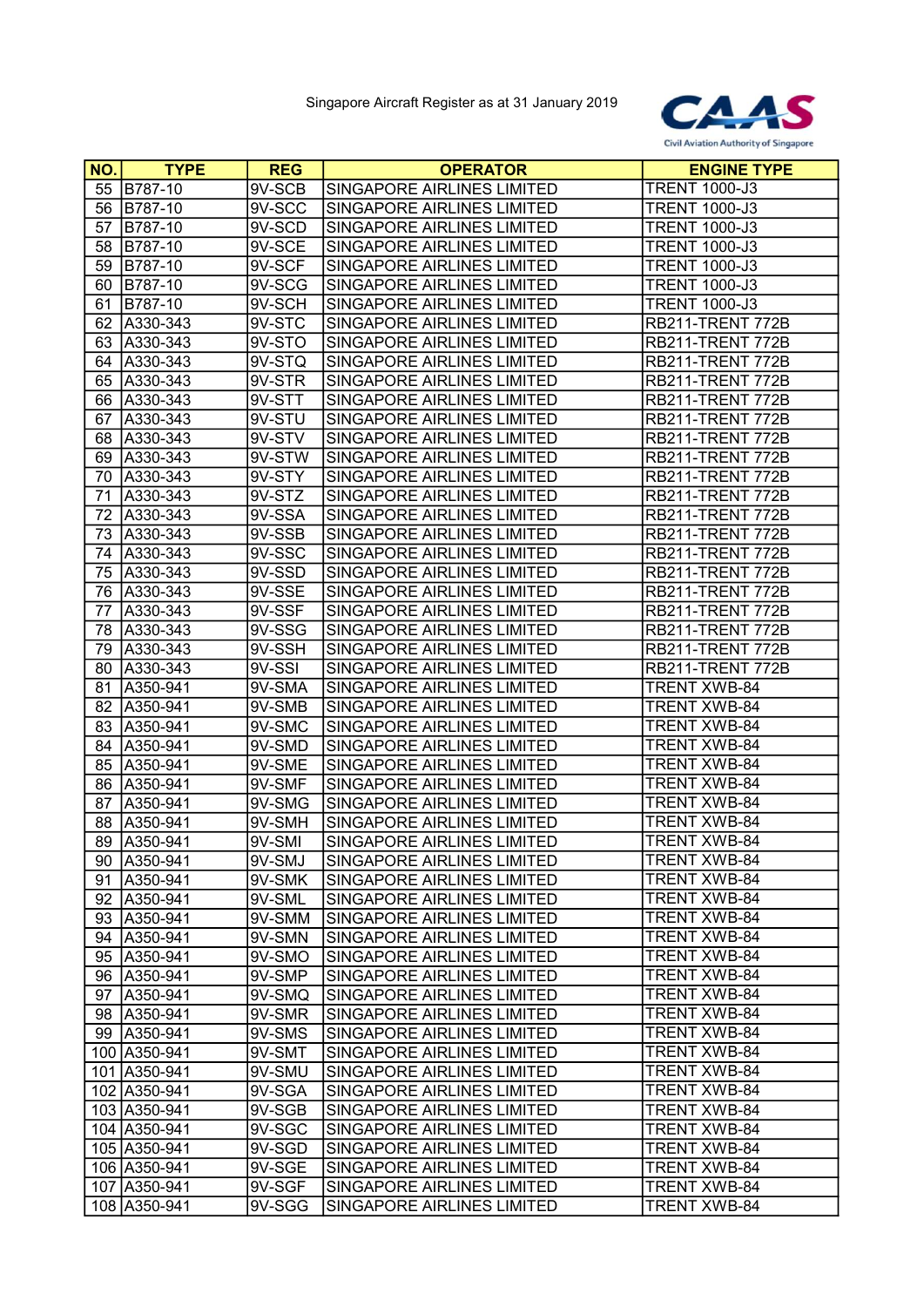

| <b>NO.</b> | <b>TYPE</b>   | <b>REG</b> | <b>OPERATOR</b>               | <b>ENGINE TYPE</b>     |
|------------|---------------|------------|-------------------------------|------------------------|
|            | 109 A350-941  | 9V-SHA     | SINGAPORE AIRLINES LIMITED    | <b>TRENT XWB-84</b>    |
|            | 110 A350-941  | 9V-SHB     | SINGAPORE AIRLINES LIMITED    | <b>TRENT XWB-84</b>    |
|            | 111 A380-841  | 9V-SKF     | SINGAPORE AIRLINES LIMITED    | <b>RB211-TRENT 970</b> |
|            | 112 A380-841  | 9V-SKG     | SINGAPORE AIRLINES LIMITED    | <b>RB211-TRENT 970</b> |
|            | 113 A380-841  | 9V-SKH     | SINGAPORE AIRLINES LIMITED    | <b>RB211-TRENT 970</b> |
|            | 114 A380-841  | 9V-SKI     | SINGAPORE AIRLINES LIMITED    | <b>RB211-TRENT 970</b> |
|            | 115 A380-841  | $9V-SKJ$   | SINGAPORE AIRLINES LIMITED    | <b>RB211-TRENT 970</b> |
|            | 116 A380-841  | 9V-SKK     | SINGAPORE AIRLINES LIMITED    | <b>RB211-TRENT 970</b> |
|            | 117 A380-841  | 9V-SKL     | SINGAPORE AIRLINES LIMITED    | <b>RB211-TRENT 970</b> |
|            | 118 A380-841  | 9V-SKM     | SINGAPORE AIRLINES LIMITED    | <b>RB211-TRENT 970</b> |
|            | 119 A380-841  | 9V-SKN     | SINGAPORE AIRLINES LIMITED    | <b>RB211-TRENT 970</b> |
|            | 120 A380-841  | 9V-SKP     | SINGAPORE AIRLINES LIMITED    | <b>RB211-TRENT 970</b> |
|            | 121 A380-841  | 9V-SKQ     | SINGAPORE AIRLINES LIMITED    | <b>RB211-TRENT 970</b> |
|            | 122 A380-841  | 9V-SKR     | SINGAPORE AIRLINES LIMITED    | <b>RB211-TRENT 970</b> |
|            | 123 A380-841  | 9V-SKS     | SINGAPORE AIRLINES LIMITED    | <b>RB211-TRENT 970</b> |
|            | 124 A380-841  | 9V-SKT     | SINGAPORE AIRLINES LIMITED    | <b>RB211-TRENT 970</b> |
|            | 125 A380-841  | 9V-SKU     | SINGAPORE AIRLINES LIMITED    | <b>RB211-TRENT 970</b> |
|            | 126 A380-841  | 9V-SKV     | SINGAPORE AIRLINES LIMITED    | <b>RB211-TRENT 970</b> |
|            | 127 A380-841  | 9V-SKW     | SINGAPORE AIRLINES LIMITED    | <b>RB211-TRENT 970</b> |
|            | 128 A380-841  | 9V-SKY     | SINGAPORE AIRLINES LIMITED    | <b>RB211-TRENT 970</b> |
|            | 129 A380-841  | 9V-SKZ     | SINGAPORE AIRLINES LIMITED    | <b>RB211-TRENT 970</b> |
|            | 130 A320-232  | 9V-TAN     | <b>SCOOT TIGERAIR PTE LTD</b> | <b>IAE V2527-A5</b>    |
|            | 131 A320-232  | 9V-TAO     | <b>SCOOT TIGERAIR PTE LTD</b> | <b>IAE V2527-A5</b>    |
|            | 132 A320-232  | 9V-TAQ     | SCOOT TIGERAIR PTE LTD        | <b>IAE V2527-A5</b>    |
|            | 133 A320-232  | 9V-TAS     | <b>SCOOT TIGERAIR PTE LTD</b> | <b>IAE V2527-A5</b>    |
|            | 134 A320-232  | 9V-TAU     | <b>SCOOT TIGERAIR PTE LTD</b> | <b>IAE V2527-A5</b>    |
|            | 135 A320-232  | 9V-TAV     | <b>SCOOT TIGERAIR PTE LTD</b> | <b>IAE V2527-A5</b>    |
|            | 136 A320-232  | 9V-TAX     | <b>SCOOT TIGERAIR PTE LTD</b> | <b>IAE V2527-A5</b>    |
|            | 137 A320-232  | 9V-TAZ     | <b>SCOOT TIGERAIR PTE LTD</b> | <b>IAE V2527-A5</b>    |
|            | 138 A319-132  | 9V-TRA     | <b>SCOOT TIGERAIR PTE LTD</b> | <b>IAE V2524-A5</b>    |
|            | 139 A319-132  | 9V-TRB     | <b>SCOOT TIGERAIR PTE LTD</b> | <b>IAE V2524-A5</b>    |
|            | 140 A319-132  | 9V-TRC     | <b>SCOOT TIGERAIR PTE LTD</b> | <b>IAE V2524-A5</b>    |
|            | 141 A320-232  | 9V-TRD     | <b>SCOOT TIGERAIR PTE LTD</b> | <b>IAE V2527-A5</b>    |
|            | 142 A320-232  | 9V-TRE     | <b>SCOOT TIGERAIR PTE LTD</b> | <b>IAE V2527-A5</b>    |
|            | 143 A320-232  | 9V-TRH     | <b>SCOOT TIGERAIR PTE LTD</b> | <b>IAE V2527-A5</b>    |
|            | 144 A320-232  | 9V-TRI     | <b>SCOOT TIGERAIR PTE LTD</b> | <b>IAE V2527-A5</b>    |
|            | 145 A320-232  | 9V-TRK     | <b>SCOOT TIGERAIR PTE LTD</b> | <b>IAE V2527-A5</b>    |
|            | 146 A320-232  | 9V-TRL     | <b>SCOOT TIGERAIR PTE LTD</b> | <b>IAE V2527-A5</b>    |
|            | 147 A320-232  | 9V-TRM     | <b>SCOOT TIGERAIR PTE LTD</b> | <b>IAE V2527-A5</b>    |
|            | 148 A320-232  | 9V-TRN     | <b>SCOOT TIGERAIR PTE LTD</b> | <b>IAE V2527-A5</b>    |
|            | 149 A320-232  | $9V-TRO$   | <b>SCOOT TIGERAIR PTE LTD</b> | <b>IAE V2527-A5</b>    |
|            | 150 A320-232  | $9V-TRP$   | <b>SCOOT TIGERAIR PTE LTD</b> | <b>IAE V2527-A5</b>    |
|            | 151 A320-232  | 9V-TRQ     | <b>SCOOT TIGERAIR PTE LTD</b> | <b>IAE V2527-A5</b>    |
|            | 152 A320-232  | $9V-TRR$   | <b>SCOOT TIGERAIR PTE LTD</b> | <b>IAE V2527-A5</b>    |
|            | 153 A320-232  | 9V-TRS     | <b>SCOOT TIGERAIR PTE LTD</b> | <b>IAE V2527-A5</b>    |
|            | 154 A320-232  | 9V-TRT     | <b>SCOOT TIGERAIR PTE LTD</b> | <b>IAE V2527-A5</b>    |
|            | 155 A320-232  | 9V-TRU     | <b>SCOOT TIGERAIR PTE LTD</b> | <b>IAE V2527-A5</b>    |
|            | 156 A320-232  | $9V-TRV$   | <b>SCOOT TIGERAIR PTE LTD</b> | <b>IAE V2527-A5</b>    |
|            | 157 A320-232  | 9V-TRW     | <b>SCOOT TIGERAIR PTE LTD</b> | <b>IAE V2527-A5</b>    |
|            | 158 A320-232  | 9V-TRX     | <b>SCOOT TIGERAIR PTE LTD</b> | <b>IAE V2527-A5</b>    |
|            | 159 A320-271N | 9V-TNA     | <b>SCOOT TIGERAIR PTE LTD</b> | <b>PW1127G-JM</b>      |
|            | 160 A320-271N | 9V-TNB     | <b>SCOOT TIGERAIR PTE LTD</b> | <b>PW1127G-JM</b>      |
|            | 161 B787-8    | 9V-OFA     | <b>SCOOT TIGERAIR PTE LTD</b> | <b>TRENT 1000-G2</b>   |
|            | 162 B787-8    | 9V-OFB     | <b>SCOOT TIGERAIR PTE LTD</b> | <b>TRENT 1000-G2</b>   |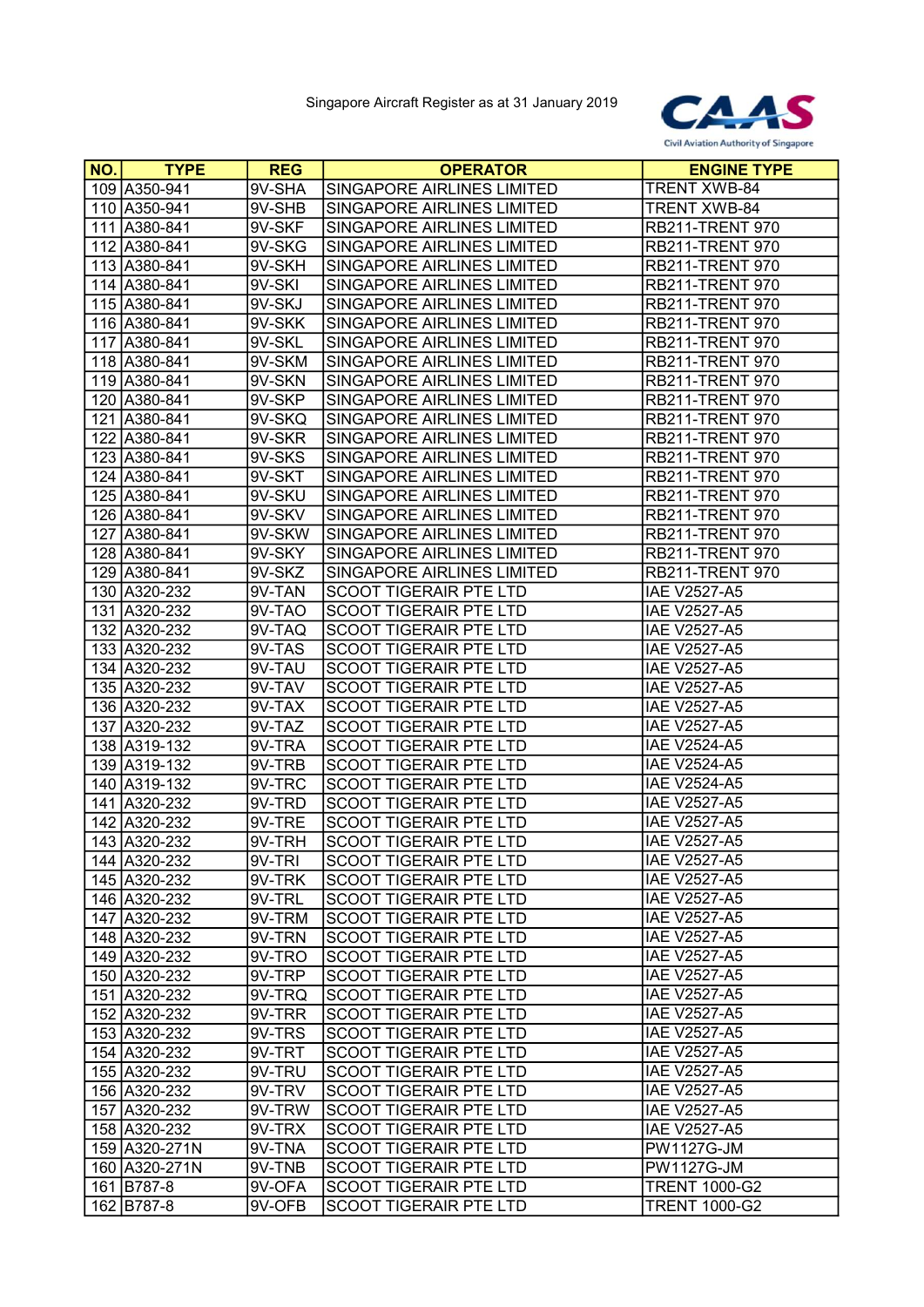

| NO. | <b>TYPE</b>  | <b>REG</b> | <b>OPERATOR</b>               | <b>ENGINE TYPE</b>   |
|-----|--------------|------------|-------------------------------|----------------------|
|     | 163 B787-8   | 9V-OFC     | SCOOT TIGERAIR PTE LTD        | <b>TRENT 1000-G2</b> |
|     | 164 B787-8   | 9V-OFD     | <b>SCOOT TIGERAIR PTE LTD</b> | <b>TRENT 1000-G2</b> |
|     | 165 B787-8   | 9V-OFE     | <b>SCOOT TIGERAIR PTE LTD</b> | <b>TRENT 1000-G2</b> |
|     | 166 B787-8   | 9V-OFG     | SCOOT TIGERAIR PTE LTD        | <b>TRENT 1000-G2</b> |
|     | 167 B787-8   | 9V-OFH     | <b>SCOOT TIGERAIR PTE LTD</b> | <b>TRENT 1000-G2</b> |
|     | 168 B787-8   | 9V-OFI     | <b>SCOOT TIGERAIR PTE LTD</b> | <b>TRENT 1000-G2</b> |
|     | 169 B787-8   | 9V-OFJ     | SCOOT TIGERAIR PTE LTD        | <b>TRENT 1000-G2</b> |
|     | 170 B787-8   | 9V-OFK     | SCOOT TIGERAIR PTE LTD        | <b>TRENT 1000-G3</b> |
|     | 171 B787-9   | 9V-OJA     | SCOOT TIGERAIR PTE LTD        | <b>TRENT 1000-J2</b> |
|     | 172 B787-9   | 9V-OJB     | <b>SCOOT TIGERAIR PTE LTD</b> | <b>TRENT 1000-J2</b> |
|     | 173 B787-9   | 9V-OJC     | <b>SCOOT TIGERAIR PTE LTD</b> | <b>TRENT 1000-J2</b> |
|     | 174 B787-9   | 9V-OJD     | <b>SCOOT TIGERAIR PTE LTD</b> | <b>TRENT 1000-J2</b> |
|     | 175 B787-9   | 9V-OJE     | <b>SCOOT TIGERAIR PTE LTD</b> | <b>TRENT 1000-J2</b> |
|     | 176 B787-9   | 9V-OJF     | <b>SCOOT TIGERAIR PTE LTD</b> | <b>TRENT 1000-J2</b> |
|     | 177 B787-9   | 9V-OJG     | <b>SCOOT TIGERAIR PTE LTD</b> | <b>TRENT 1000-J3</b> |
|     | 178 B787-9   | 9V-OJH     | SCOOT TIGERAIR PTE LTD        | <b>TRENT 1000-J3</b> |
|     | 179 B737-800 | 9V-MGA     | SILKAIR (S) PTE LTD           | CFM56-7B27           |
|     | 180 B737-800 | 9V-MGB     | SILKAIR (S) PTE LTD           | CFM56-7B27           |
|     | 181 B737-800 | 9V-MGC     | SILKAIR (S) PTE LTD           | CFM56-7B27           |
|     | 182 B737-800 | 9V-MGD     | SILKAIR (S) PTE LTD           | CFM56-7B27           |
|     | 183 B737-800 | 9V-MGE     | SILKAIR (S) PTE LTD           | CFM56-7B27           |
|     | 184 B737-800 | 9V-MGF     | SILKAIR (S) PTE LTD           | CFM56-7B27           |
|     | 185 B737-800 | 9V-MGG     | SILKAIR (S) PTE LTD           | CFM56-7B27           |
|     | 186 B737-800 | 9V-MGH     | SILKAIR (S) PTE LTD           | CFM56-7B27           |
|     | 187 B737-800 | 9V-MGI     | SILKAIR (S) PTE LTD           | CFM56-7B27           |
|     | 188 B737-800 | 9V-MGJ     | SILKAIR (S) PTE LTD           | CFM56-7B27           |
|     | 189 B737-800 | 9V-MGK     | SILKAIR (S) PTE LTD           | CFM56-7B27           |
|     | 190 B737-800 | 9V-MGL     | SILKAIR (S) PTE LTD           | CFM56-7B27           |
|     | 191 B737-800 | 9V-MGM     | SILKAIR (S) PTE LTD           | CFM56-7B27           |
|     | 192 B737-800 | 9V-MGN     | SILKAIR (S) PTE LTD           | CFM56-7B27           |
|     | 193 B737-800 | 9V-MGO     | SILKAIR (S) PTE LTD           | CFM56-7B27           |
|     | 194 B737-800 | 9V-MGP     | SILKAIR (S) PTE LTD           | CFM56-7B27           |
|     | 195 B737-800 | 9V-MGQ     | SILKAIR (S) PTE LTD           | CFM56-7B27           |
|     | 196 B737-8   | 9V-MBA     | SILKAIR (S) PTE LTD           | CFM LEAP-1B27        |
|     | 197 B737-8   | 9V-MBB     | SILKAIR (S) PTE LTD           | CFM LEAP-1B27        |
|     | 198 B737-8   | 9V-MBC     | SILKAIR (S) PTE LTD           | CFM LEAP-1B27        |
|     | 199 B737-8   | 9V-MBD     | SILKAIR (S) PTE LTD           | CFM LEAP-1B27        |
|     | 200 B737-8   | 9V-MBE     | SILKAIR (S) PTE LTD           | CFM LEAP-1B27        |
|     | 201 A320-233 | 9V-SLG     | SILKAIR (S) PTE LTD           | <b>IAE V2527-A5</b>  |
|     | 202 A320-233 | 9V-SLL     | SILKAIR (S) PTE LTD           | <b>IAE V2527-A5</b>  |
|     | 203 A320-233 | 9V-SLM     | SILKAIR (S) PTE LTD           | <b>IAE V2527-A5</b>  |
|     | 204 A320-233 | 9V-SLO     | SILKAIR (S) PTE LTD           | <b>IAE V2527-A5</b>  |
|     | 205 A320-233 | 9V-SLP     | SILKAIR (S) PTE LTD           | <b>IAE V2527-A5</b>  |
|     | 206 A320-233 | 9V-SLQ     | SILKAIR (S) PTE LTD           | <b>IAE V2527-A5</b>  |
|     | 207 A320-233 | 9V-SLR     | SILKAIR (S) PTE LTD           | <b>IAE V2527-A5</b>  |
|     | 208 A320-233 | $9V-SLS$   | SILKAIR (S) PTE LTD           | <b>IAE V2527-A5</b>  |
|     | 209 A319-133 | 9V-SBG     | SILKAIR (S) PTE LTD           | <b>IAE V2527M-A5</b> |
|     | 210 A319-133 | 9V-SBH     | SILKAIR (S) PTE LTD           | <b>IAE V2527M-A5</b> |
|     | 211 A320-232 | 9V-JSA     | JETSTAR ASIA AIRWAYS PTE LTD  | <b>IAE V2527-A5</b>  |
|     | 212 A320-232 | 9V-JSB     | JETSTAR ASIA AIRWAYS PTE LTD  | <b>IAE V2527-A5</b>  |
|     | 213 A320-232 | 9V-JSF     | JETSTAR ASIA AIRWAYS PTE LTD  | <b>IAE V2527-A5</b>  |
|     | 214 A320-232 | 9V-JSH     | JETSTAR ASIA AIRWAYS PTE LTD  | <b>IAE V2527-A5</b>  |
|     | 215 A320-232 | 9V-JSI     | JETSTAR ASIA AIRWAYS PTE LTD  | <b>IAE V2527-A5</b>  |
|     | 216 A320-232 | 9V-JSJ     | JETSTAR ASIA AIRWAYS PTE LTD  | <b>IAE V2527-A5</b>  |